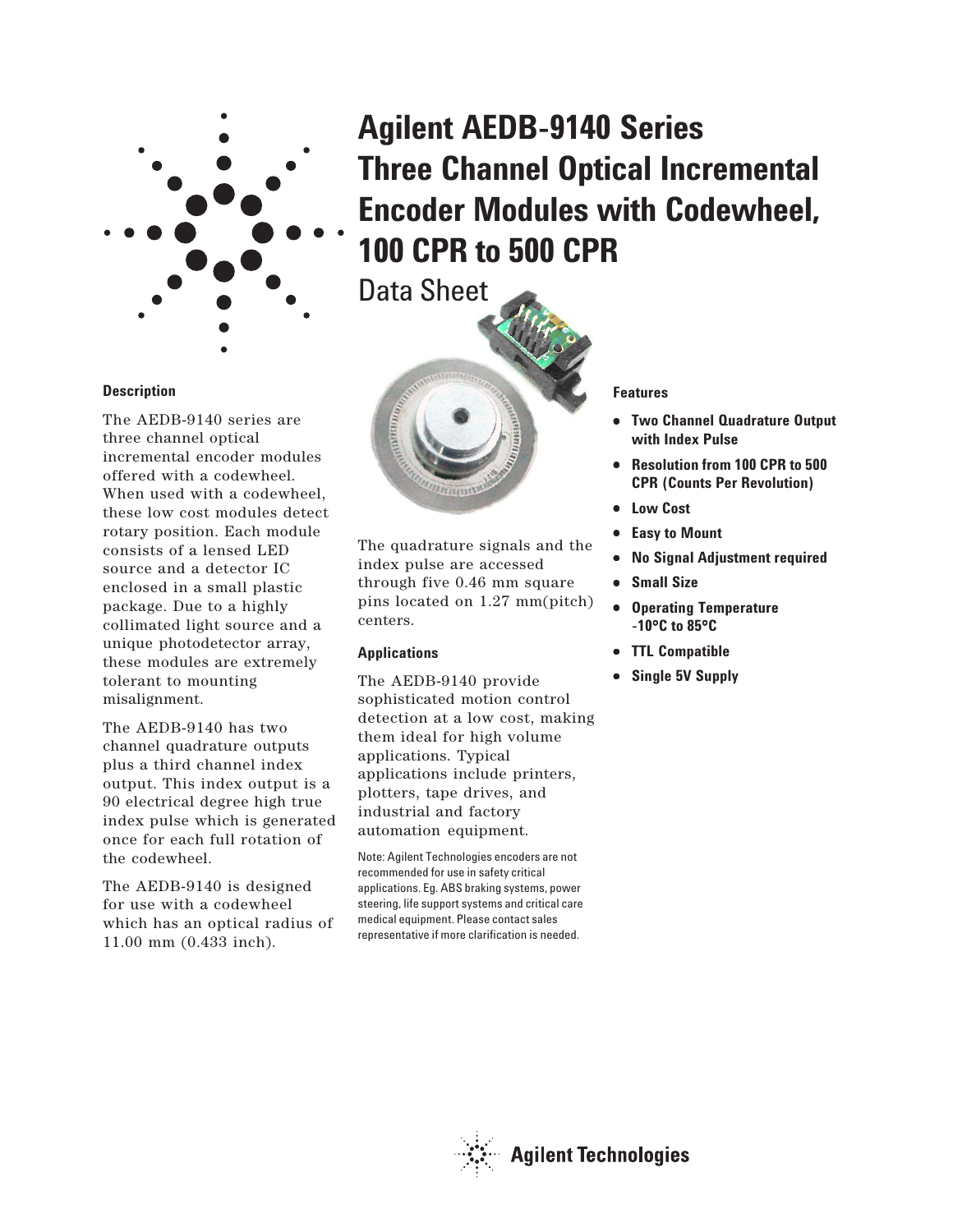## **Ordering Information**



**Three Channel Encoder Modules with Codewheel, 11 mm Optical Radius**

\* Please contact factory for other shaft diameters

#### **Available Options**

| <b>Part No</b> | <b>CPR</b> | <b>Shaft Diameter Options</b> |    |    |           |    |         |    |    |
|----------------|------------|-------------------------------|----|----|-----------|----|---------|----|----|
|                |            | 02                            | 04 | 05 | 06        | 11 | $12 \,$ | 13 | 14 |
| AEDB-9140      | C          |                               |    |    |           |    |         |    |    |
|                | F          |                               |    |    | $\bullet$ |    |         |    |    |
|                | F          |                               |    |    |           |    |         |    |    |
|                | G          |                               |    |    |           |    |         |    |    |
|                | Н          |                               |    |    |           |    |         |    |    |
|                | А          |                               |    |    |           |    |         |    |    |

## **Block Diagram**





## **Theory of Operation**

The AEDB-9140 are emitter/ detector modules. Coupled with a codewheel, these modules translate the rotary motion of a shaft into a threechannel digital output.

As seen in Figure 1, the modules contain a single Light Emitting Diode (LED) as its light source. The light is collimated into a parallel beam by means of a single polycarbonate lens located directly over the LED. Opposite the emitter is the integrated detector circuit. This IC consists of multiple sets of photodetectors and the signal processing circuitry necessary to produce the digital waveforms.

The codewheel rotates between the emitter and detector, causing the light beam to be interrupted by the pattern of spaces and bars on the codewheel.

The photodiodes which detect these interruptions are arranged in a pattern that corresponds to the radius and design of the code-wheel. These detectors are also spaced such that a light period on one pair of detectors corresponds to a dark period on the adjacent pair of detectors.

The photodiode outputs are then fed through the signal processing circuitry resulting in A, Abar, B, Bbar, I and Ibar. Comparators receive these signals and produce the final outputs for channels A and B. Due to this integrated phasing technique, the digital output of channel A is in quadrature with that of channel B (90 degrees out of phase).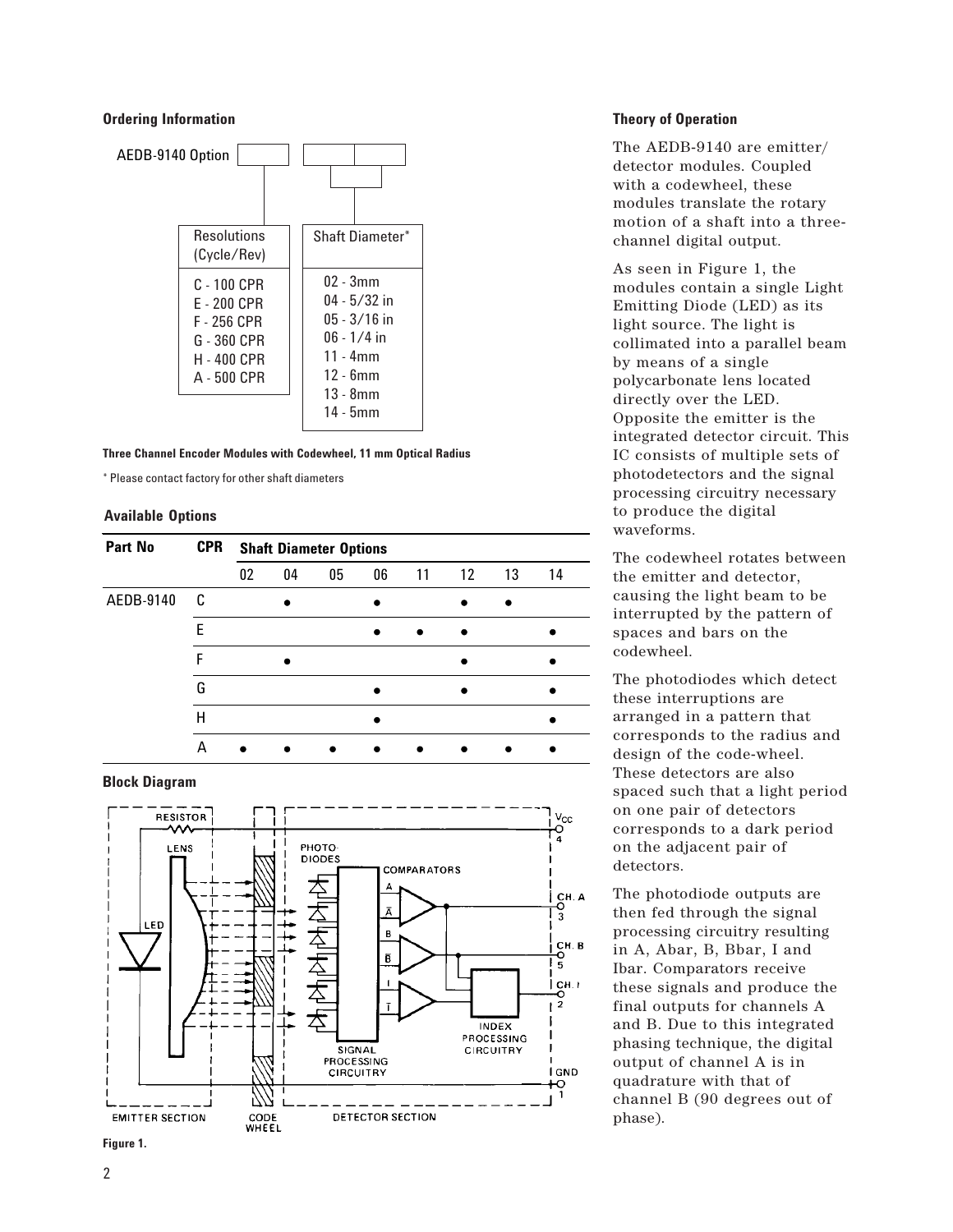## **Output Waveforms**



#### **Figure 2.**

#### **Definitions**

Note: Refer to Figure 2

Count (N): The number of bar and window pairs or counts per revolution (CPR) of the codewheel.

One Cycle (C): 360 electrical degrees (°e), 1 bar and window pair.

One Shaft Rotation: 360 mechanical degrees, N cycles.

Position Error (∆Θ): The normalized angular difference between the actual shaft position and the position indicated by the encoder cycle count.

Cycle Error (∆C): An indication of cycle uniformity. The difference between an observed shaft angle which gives rise to one electrical cycle, and the nominal angular increment of 1/N of a revolution.

Pulse Width (P): The number of electrical degrees that an output is high during 1 cycle. This value is nominally 180°e or 1/2 cycle.

Pulse Width Error (∆P): The deviation, in electrical degrees, of the pulse width from its ideal value of 180°e.

State Width (S): The number of electrical degrees between a transition in the output of channel A and the neighboring transition in the output of channel B. There are 4 states per cycle, each nominally 90°e.

State Width Error (∆S): The deviation, in electrical degrees, of each state width from its ideal value of 90°e.

Phase (f): The number of electrical degrees between the center of the high state of channel A and the center of the high state of channel B.

This value is nominally 90°e for quadrature output.

Phase Error (∆φ): The deviation of the phase from its ideal value of 90°e.

Direction of Rotation: When the codewheel rotates in the clockwise direction viewing from top of the module (direction from V to G), channel A will lead channel B. If the codewheel rotates in the opposite direction, channel B will lead channel A.

Optical Radius (Rop): The distance from the codewheel's center of rotation to the optical center (O.C) of the encoder module.

Index Pulse Width (Po): The number of electrical degrees that an index is high during one full shaft rotation. This value is nominally 90°e or 1/4 cycle.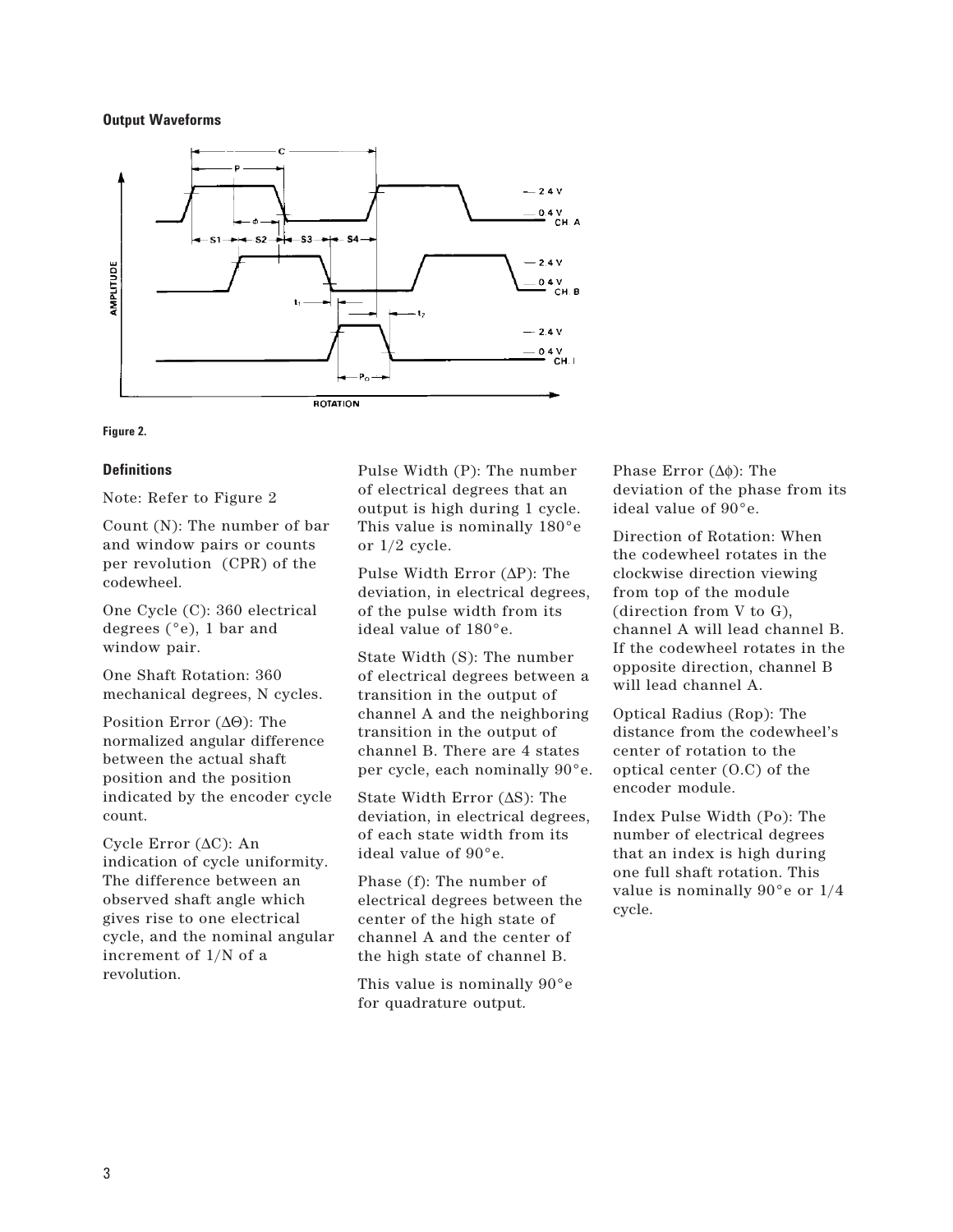# **Absolute Maximum Ratings**

| <b>Parameter</b>                 | Symbol                  | <b>Minimum</b> | <b>Typical</b> | Maximum  | <b>Units</b> | <b>Notes</b> |
|----------------------------------|-------------------------|----------------|----------------|----------|--------------|--------------|
| <b>Storage Temperature</b>       | $\mathsf{I}_\mathsf{S}$ | -10            |                | 85       | °C           |              |
| <b>Operating Temperature</b>     | l a                     | -10            |                | 85       | °C           |              |
| <b>Supply Voltage</b>            | $V_{cc}$                | $-0.5$         |                |          | Volts        |              |
| Output Voltage                   | $V_0$                   | $-0.5$         |                | $V_{cc}$ | Volts        |              |
| Output Current per Channel, lout | I <sub>OUT</sub>        | $-1.0$         |                | 18       | mA           |              |

# **Recommended Operating Conditions**

| <b>Parameter</b>                              | <b>Symbol</b>    | Min. | Typ. | Max.                    | <b>Units</b> | <b>Notes</b>                       |
|-----------------------------------------------|------------------|------|------|-------------------------|--------------|------------------------------------|
| Temperature                                   | T <sub>a</sub>   | -10  |      | 85                      | °C           |                                    |
| <b>Supply Voltage</b>                         | $V_{cc}$         | 4.5  | 5.0  | 5.5                     | Volts        | $Ripple < 100 \text{mVp-p}$        |
| <b>Load Capacitance</b>                       | $\mathtt{C_{L}}$ |      |      | 100                     | рF           | 2.7 k $\Omega$ pull-up             |
| Frequency                                     |                  |      |      | 100                     | kHz          | Velocity (rpm) x N/60              |
| <b>Shaft Perpendicularity Plus Axial Play</b> |                  |      |      | ± 0.20<br>$(\pm 0.008)$ | mm<br>(in.)  | Refer to Mounting<br>Consideration |
| <b>Shaft Eccentricity Plus Radial Play</b>    |                  |      |      | ± 0.04<br>(± 0.0015)    | mm<br>(in.)  |                                    |

# **Electrical Characteristics**

Electrical Characteristics Over the Recommended Operating Range. Typical Values at 25°C.

| <b>Parameter</b>          | <b>Symbol</b> | <b>Minimum</b> | <b>Typical</b> | <b>Maximum</b> | Units | <b>Notes</b>                  |
|---------------------------|---------------|----------------|----------------|----------------|-------|-------------------------------|
| <b>Supply Current</b>     | <b>I</b> cc   | 30             | 57             | 85             | mA    |                               |
| High Level Output Voltage | $V_{OH}$      | 2.4            |                |                | ۷     | Typ. $I_{OH} = -0.5$ mA       |
| Low Level Output Voltage  | $V_{OL}$      |                |                | 0.4            | v     | Typ. $I_{OL} = 10 \text{ mA}$ |
| <b>Rise Time</b>          | t,            |                | 180            |                | ns    | $C_{L} = 25$ pF               |
| <b>Fall Time</b>          | t,            |                | 50             |                | ns    | $R_L = 2.7 k\Omega$ pull-up   |

Note: Typical values specified at Vcc =  $5.0$  V and 25 °C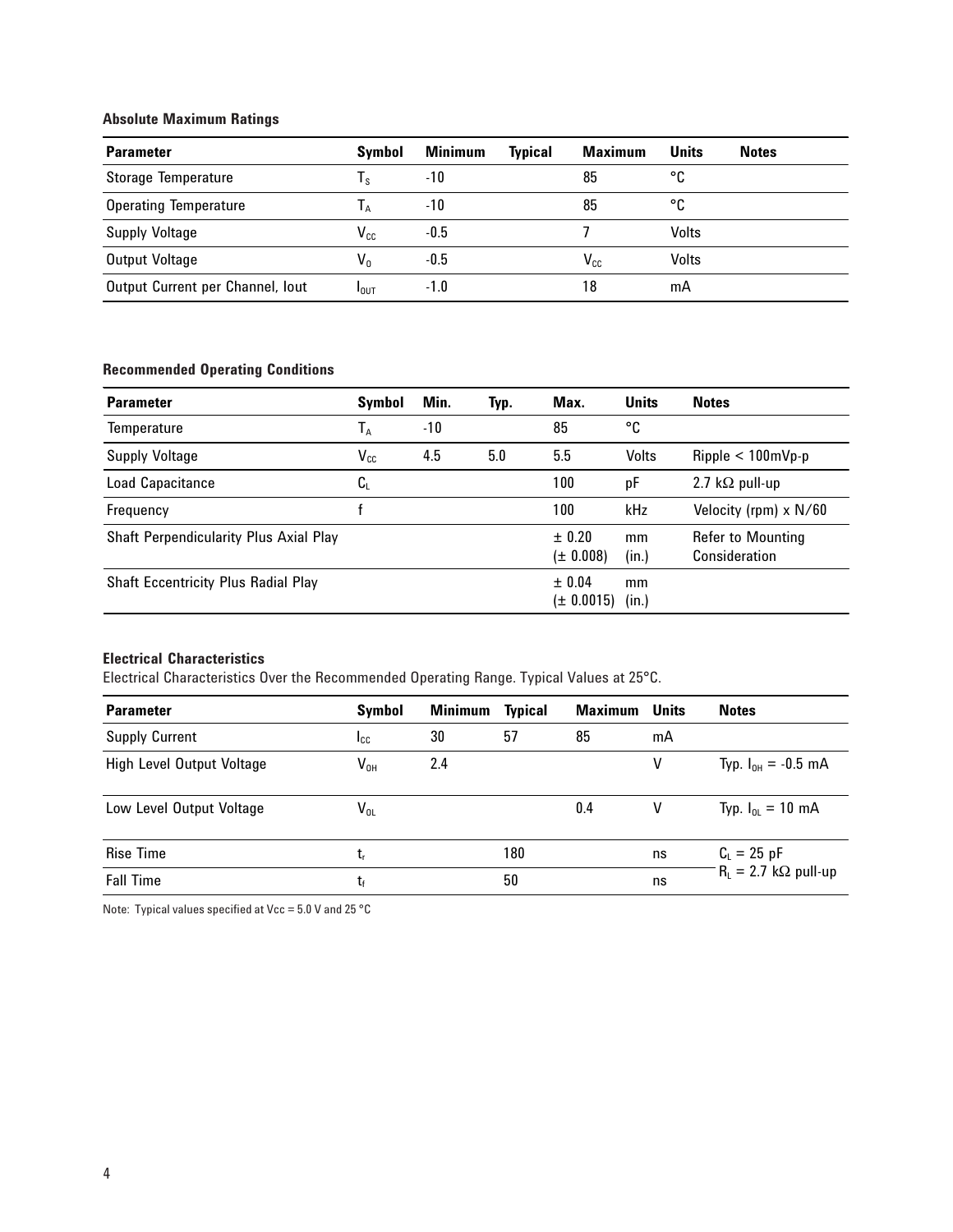## **Encoding Characteristics**

Encoding Characteristics Over the Recommended Operating Conditions and Recommended Mounting Tolerances unless otherwise specified.

| <b>Parameter</b>                     | <b>Symbol</b>                        | <b>Minimum</b> | <b>Typical</b> | <b>Maximum</b> | <b>Units</b> | <b>Notes</b> |  |
|--------------------------------------|--------------------------------------|----------------|----------------|----------------|--------------|--------------|--|
| <b>Cycle Error</b>                   | $\Delta C$                           |                | 3              | 10             | $^{\circ}$ e |              |  |
| <b>Pulse Width Error</b>             | $\Delta P$                           |                | 7              | 30             | $^{\circ}$ e |              |  |
| Logic State Width Error              | ΔS                                   |                | 5              | 30             | $^{\circ}$ e |              |  |
| <b>Phase Error</b>                   | Δφ                                   |                | 2              | 15             | $^{\circ}$ e |              |  |
| <b>Position Error</b>                |                                      | $\Delta\Theta$ |                | 10             | 40           | min. of arc  |  |
| <b>Index Pulse Width</b>             |                                      | Po             | 60             | 90             | 120          | $^{\circ}$ e |  |
| CH I rise after<br>CH B or CH A fall | $-10^{\circ}$ C to + 85 $^{\circ}$ C | t <sub>1</sub> | 10             | 100            | 1000         | ns           |  |
| CH I fall after<br>CH A or CH B rise | $-10^{\circ}$ C to + 85 $^{\circ}$ C | t <sub>2</sub> | 10             | 300            | 1000         | ns           |  |

# **Electrical Interface**

To insure reliable encoding performance, the AEDB-9140 three channel encoder modules require  $2.7 \text{ k}\Omega$  ( $\pm 10\%$ ) pull-up resistors on output pins 2, 3, and 5 (Channels A, I and B) as shown in Figure 3. These

pull-up resistors should be located as close to the encoder module as possible (within 4 feet). Each of the three encoder module outputs can drive a single TTL load in this configuration.



**Figure 3.**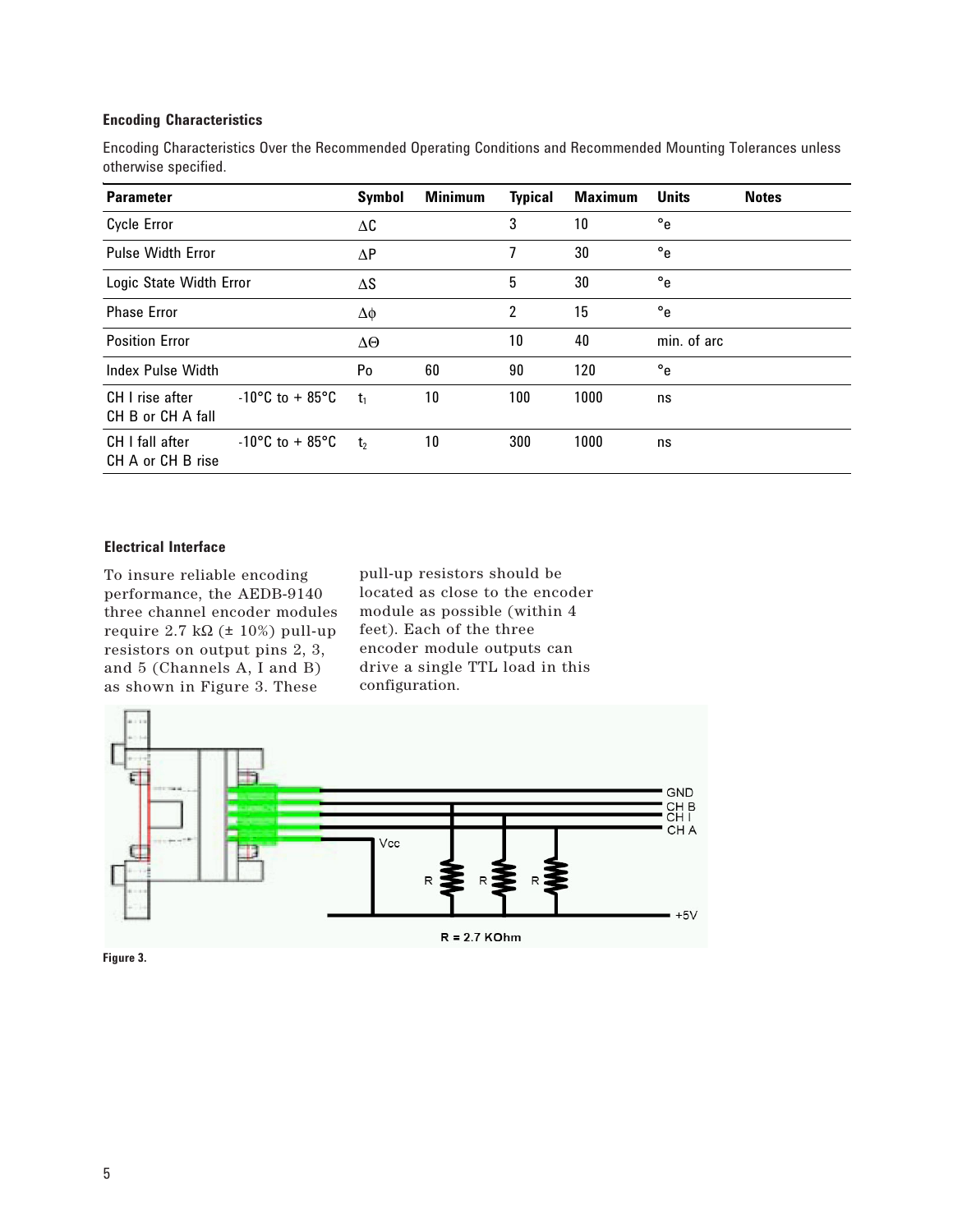## **Customized Solutions**

Customization of codewheel CPR is possible. It has to be based on the encoder LPI table given below.

| <b>Part Number</b> | LPI   |
|--------------------|-------|
| $AEDB-9140 \# C$   | 36.7  |
| $AFDB-9140 \# F$   | 73.5  |
| $AFDB-9140 \# F$   | 94    |
| $AFDB-9140 \# G$   | 132.3 |
| $AFDB-9140 \# H$   | 147   |
| $AFDB-9140 \# A$   | 183   |

#### **CPR calculation formula:**

 $CPR = (LPI \times 25.4) \times 2 \times \pi \times ROP$ 

Where:

CPR = Counts Per Revolutions

LPI = Encoder LPI provided in the table

ROP = Encoder Optical Radius in mm

\* Recommended maximum Codewheel diameter should not exceed 30mm

Note: The customization of codewheel method is valid from theoretical standpoint. However Agilent strongly recommends a full characterization to be done to determine the actual performance of the encoder with customized codewheel.

Characterization means validating the encoding performance (consist of cycle error, pulse width error, logic state width error, phase error, position error & index pulse width , index channel rise and fall time) over the recommended operating conditions and recommended mounting tolerances.



Note:

These dimensions include shaft endplay and codewheel warp. All dimension for mounting the module and codewheel should be measured with respect to two mounting boss, as shown above.

| <b>Error</b>   |                       | $\text{Rop} = 11 \text{mm}$ Unit |    | <b>Notes</b>                                                                                                  |
|----------------|-----------------------|----------------------------------|----|---------------------------------------------------------------------------------------------------------------|
| E <sub>G</sub> | Gap                   | ± 0.20                           | mm | Recommend to mount the codewheel closer to the detector side<br>(upper side) for optimum encoder performance. |
| $E_R$          | Radial                | $\pm$ 0.13                       | mm |                                                                                                               |
| $E_T$          | Tangential $\pm$ 0.13 |                                  | mm |                                                                                                               |
|                |                       |                                  |    |                                                                                                               |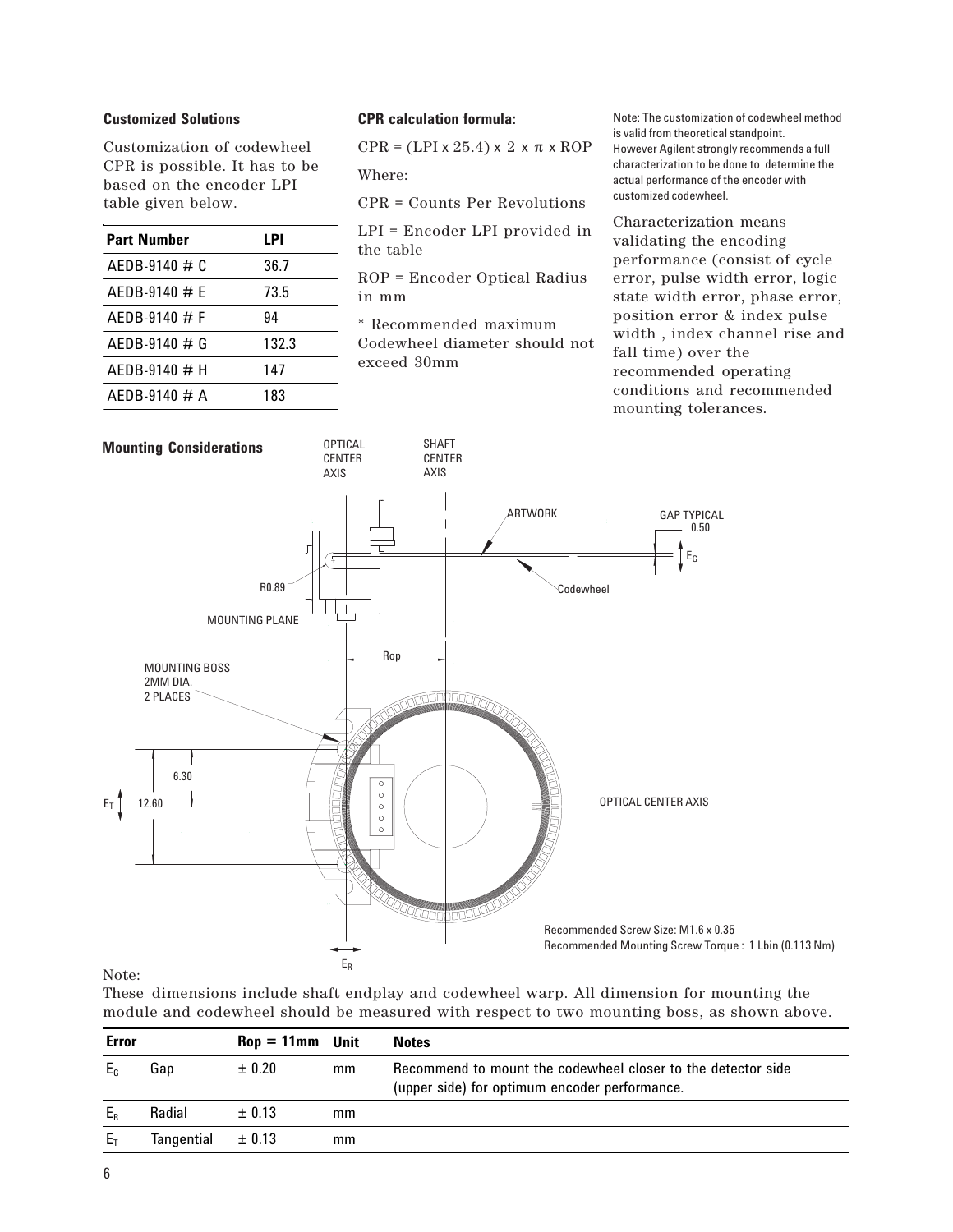# **Package Dimension**